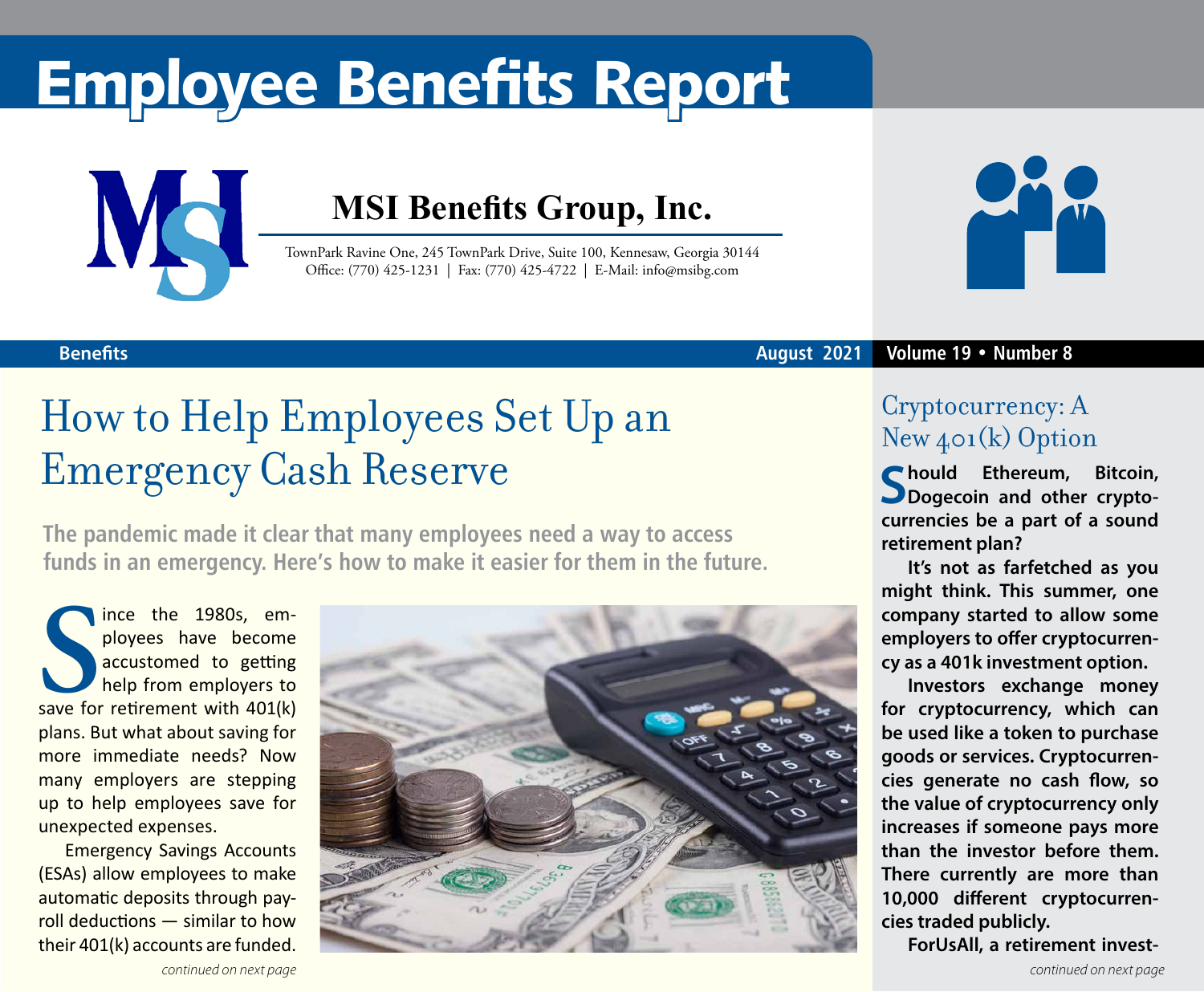The need for emergency savings became apparent during the COVID-19 pandemic. As businesses were forced to reduce hours or shut down to encourage social distancing, many employees were confronted with the reality of reduced or no income for months on end.

Even before the pandemic, the Federal Reserve's Report on Economic Well-Being of U.S. Households in 2019 showed that 37 percent of U.S. households could not come up with \$400 for an emergency expense if needed.

Experts believe that encouraging employees to contribute a portion of their pay to an emergency savings account can alleviate financial concerns and help employees focus better at work.

Perhaps even more importantly, an ESA can keep employees from seeking loans or early distributions from their existing retirement savings. This is particularly important now since the Coronavirus Aid, Relief, and Economic Security (CARES) Act has made retirement plan withdrawals possible for people who haven't yet reached retirement age.

The downside of an ESA is that it might cause an employee to put less money into their retirement account.

Employees already have the option to divert a portion of their paycheck into savings. But this is the first time the door is open for employers to auto-enroll employees into savings plans, in a way that's similar to how they set up a 401(k), with the employee having to opt out instead of opt in.

### **How to Set Up a Savings Account**

There are two ways to set up an emergency savings account for employees:

- $*$  With an existing 401(k) plan used as a "sidecar account," where the ESA shares the same platform as a 401(k) plan. Once the after-tax cash builds up to a certain point, the employee can request further payroll deductions to be directed into their retirement savings using pretax dollars. One drawback is that it could take a few days for employees to withdraw money from their ESAs.
- With an account at an outside bank or financial institution

Regardless of the kind of account chosen, the employer must decide whether to manage the account. Many employers hire thirdparty administrators to handle the details. Employers must also decide whether employees need to sign up to participate or if they will be auto enrolled.

Remember that the difference between ESAs and 401(k)s is that the dollars deducted from employees' paychecks for an ESA are taxed as income and don't have to remain deposited long term. Plus, employers can make matching contributions to employees' accounts.

### **Federal Guidance**

The federal Consumer Financial Protection Bureau (CFPB) addressed uncertainty about whether employers were authorized

**ment platform for small businesses, introduced the Alt 401(k). The 401(k) is offered through Coinbase Institutional, an arm of Coinbase Global Inc., a leading cryptocurrency exchange. Employees can invest up to 5 percent of their 401(k) contributions in bitcoin, Ether, Litecoin and others.**

**The advantages to having cryptocurrency as part of a 401(k) are:**

- **K** Gains are tax-deferred or tax free if **invested in a Roth IRA**
- **\* Investments are diversified**
- **\*\*** Potential for great returns
- **\* They could entice employees who were hesitant to save.**

**The downside is that it's risky. For instance, the value of all cryptocurrencies in May 2021 was more than \$1.7 trillion down from \$2.2 trillion in April.**



to set up ESAs. The bureau issued guidance in a Compliance Assistance Statement of Terms (CAST) template.

If you are interested in setting up an ESA that has automatic deposits, you can use the CAST template as the basis for an application to receive the CFPB's approval to create an ESA.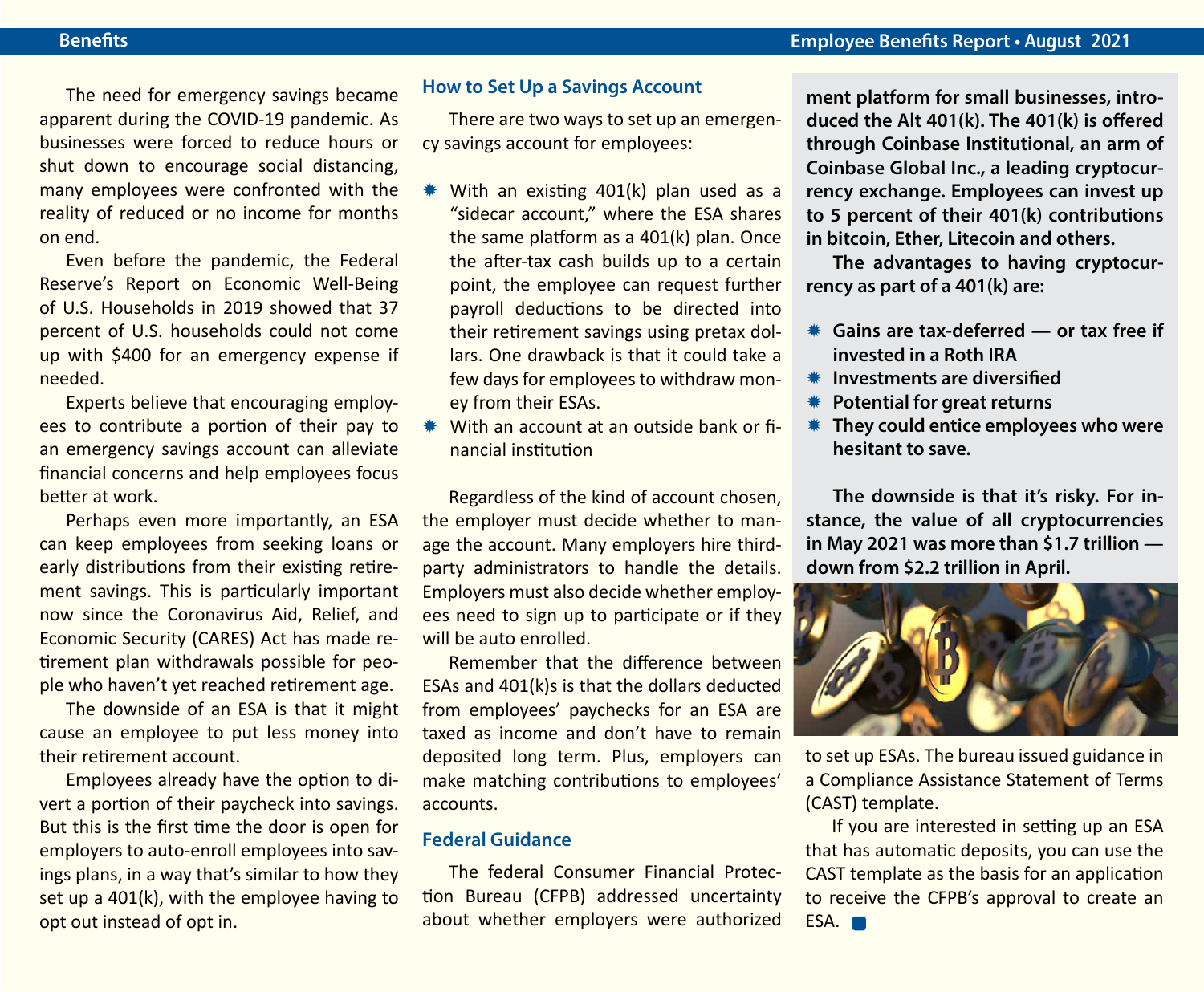### Best Practices for Administering Intermittent FMLA Leave

**Handling FMLA leave can get complicated.**

The Family Medical Leave Act (FMLA), enacted by Congress<br>in 1993 to protect jobs, allows employees to take time off<br>work for two reasons:<br>\* Injury or illness in 1993 to protect jobs, allows employees to take time off work for two reasons:

- Injury or illness
- To care for a family member who has been injured or is ill

While this sounds straightforward, administering FMLA leave can get complicated when employees want to take leave on an intermittent basis instead of all at once.

### **FMLA Basics**

Public agencies, schools and private sector employers who employ 50 or more employees for at least 20 workweeks in the current or preceding calendar year must provide eligible employees up to 12 workweeks of unpaid family and medical leave in a 12-month period for:

- Y The birth of a child or to bond with a newborn child within one year of birth
- $*$  The adoption of a child or placement of a foster child and to bond with the newly placed child within one year of placement
- $*$  A serious health condition that makes the employee unable to perform his or her job functions
- $*$  To care for the employee's spouse, son, daughter or parent who has a serious health condition
- $*$  Any qualifying exigencies arising out of the fact that the employee's spouse, son, daughter, or parent is on covered active duty or is called to covered active-duty status as a member of the National Guard, Reserves or Regular Armed Forces.



To be eligible for FMLA, employees must have worked 1,250 hours during the 12 months prior to the start of leave. The 12 months of employment do not have to be consecutive.

Employees also must provide 30 days' notice when they know they will need the leave. If possible, employees should try to schedule medical treatments, so they don't disrupt the employer's operations. When the need is not foreseeable, employees should provide as much notice as possible.

FMLA requests may be verbal or written and the employee does not have to say the words "FMLA" or "intermittent leave." They do need to provide enough information for an HR person to ascertain whether the leave should be covered by the FMLA.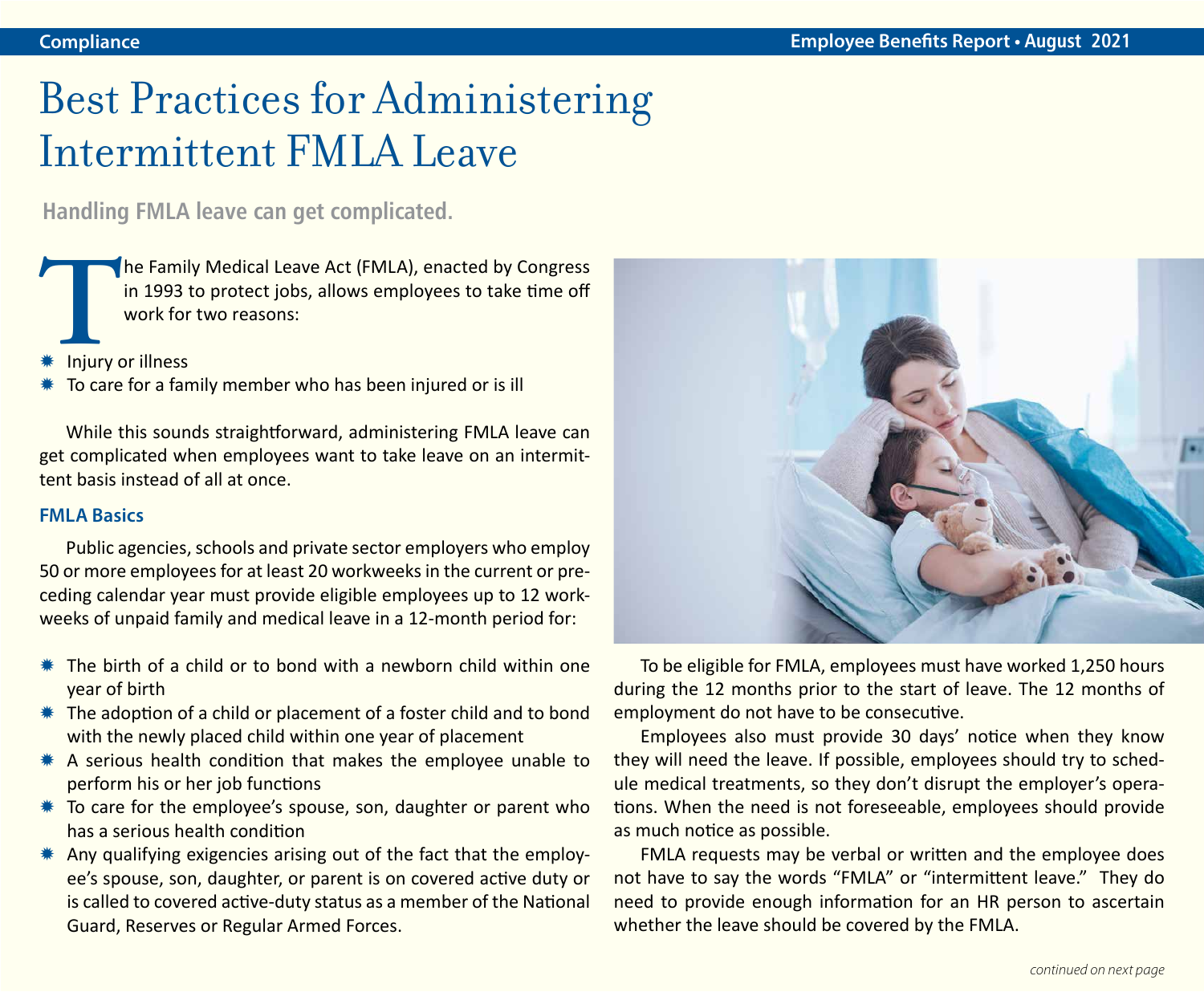#### **Intermittent Leave Best Practices**

Employers cannot deny an employee the right to take FMLA leave, nor can they penalize or discourage them from taking leave.

Employees can take the leave all at once or take intermittent leave, which can be taken in separate blocks of time due to a single qualifying reason. Another type of intermittent leave is when an employee requests a "reduced leave schedule." The employee's schedule is either reduced per week or per workday. Examples of intermittent leave include time off for medical appointments, chemotherapy or morning sickness.

Employers must deduct an employee's leave by the actual amount of time they are off work. It's a little more complicated when calculating exempt employees — especially if they work more than 40 hours in a workweek. To make it clear that an employee's regular workweek is 40 hours, employers should include the information in their offer letters or employee policies.

It's important for employers to have clear written policies and practices. The policies should detail the employer's policy, including guidance on how to handle requests and tracking. Once the policies are in place, employees should receive regular communications about how FMLA works.

Managers must be trained to recognize FMLA leave requests and when to forward leave requests to HR.

An employer can fire an employee who is on FMLA leave, if they can prove the discipline or termination was not related to the employee taking leave. Employers also can move an employee from his or her current position, if necessary. The new position must be equivalent in pay and benefits to the old position and something that fits the employee's skills. These transfers should not go beyond the time of the FMLA leave.

### Are You Responsible for Employee Identity Theft?

**The answer is yes, which is why it's important to practice good cyber risk management.** 

**C**yber thieves love employee personnel records. With the information they steal from Social Security numbers, birth dates, work history, bank account information and health information, they can do a lot of harm and "earn they steal from Social Security numbers, birth dates, work history, bank account information and health information, they can do a lot of harm and "earn" a lot of money.

and federal laws require employers to safeguard this data. If you don't, you could be held liable when the information is stolen.

Employers need this information for background and credit checks. It therefore often falls to human resource (HR) departments to determine risks and figure out the best lines of defense.

### **What Thieves Target**

It's helpful to understand what types of information thieves are looking for. For instance, thieves can use stolen financial information to establish new accounts and use them to steal funds from the victim's existing accounts. Employee information also can be sold to undocumented workers to provide a false work history.

Thieves will sometimes use email to pose as a company executive to request a copy of an employee's W-2 form. If the employee receiving the request fails to verify the legitimacy of the request and forwards the W-2, the thief can use it to create and submit false tax returns or open lines of credit.

### **Internal Dangers**

The Society for Human Resource Management (SHRM), a professional human resources membership association, reports that 30 to 50 percent of identity theft begins in the office. Numerous employees and management have access to HR records, making it more difficult to enforce proper security protocols. In addition, data stored in the cloud can be accessed if an employee uses an unsecure network or falls prey to a phishing scam. There is also the potential that a disgruntled employee might be enticed to sell password data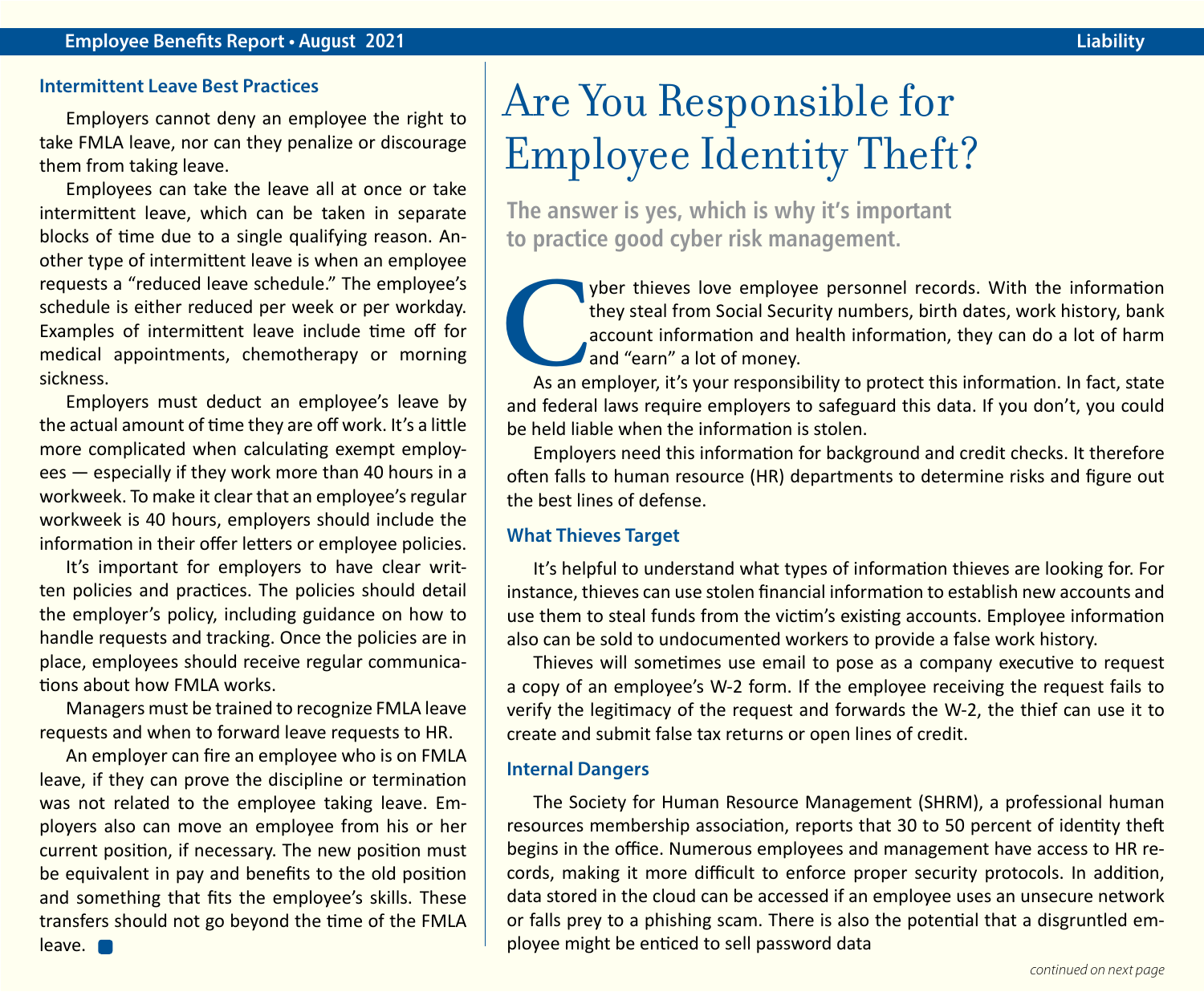#### **Federal Laws**

The Fair and Accurate Credit Transactions Act and the Fair Credit Reporting Act hold employers liable if their acts or omissions lead to identity theft. In addition, failure to adequately safeguard health-related information or medical records makes employers liable under the Americans with Disabilities Act or the Health Insurance Portability and Accountability Act.

However, there is no one federal law that covers identity theft. The law that applies depends on the type of crime committed.

### **State Laws**

States have taken the lead in establishing employer liability laws, but there is no uniformity or consistency from state to state. Some states have data privacy legislation, while almost all states have data breach notification laws. These laws often impose additional requirements and restrictions on how employers use, store and transmit employee information.

#### **Best Practices**

The first step is to develop a comprehensive cybersecurity plan. Working with your IT department and management, craft a document that outlines the best policies for handling, storing and accessing the personal data of employees. You will need to address:

- $*$  How the company will encrypt files that contain sensitive data
- $*$  Where hard-copies can be stored safely preferably in a locked location

### **Liability Employee Benefits Report • August 2021**



- $*$  How and when you'll conduct internal risk **assessments**
- \* What employee information should be stored on the network
- Who will be allowed to view or edit sensitive employee data
- \* Under what circumstances employee information can be shared
- $*$  How this data should be stored and encrypted
- \* Who will oversee training
- Whether to hire a consultant to assess your network vulnerabilities
- \* Who will be in charge of overseeing security and serve as the go to person for questions
- $*$  How the company will handle a breach if sensitive data is compromised.

Once you have a plan in place, train both your managers and your employees on the new procedures. It's also important for employees to understand the various ways thieves can get their or the company's information. For instance, a cybercriminal who gets control of a victim's social media account can defame and slander an employer and defraud an organization's customers, partners, vendors and clients.

Training should include the importance of:

- \* Understanding the tactics that cyber thieves use to attack employees and corporations, such as phishing emails
- \* Using stronger passwords and securing the information
- \* Alerting a manager, HR and IT immediately about potential data breaches
- \* Using more secure networks
- \* Not accessing company information from public Wi-Fi.

Finally, it's an excellent idea for your firm to carry cyber liability insurance.